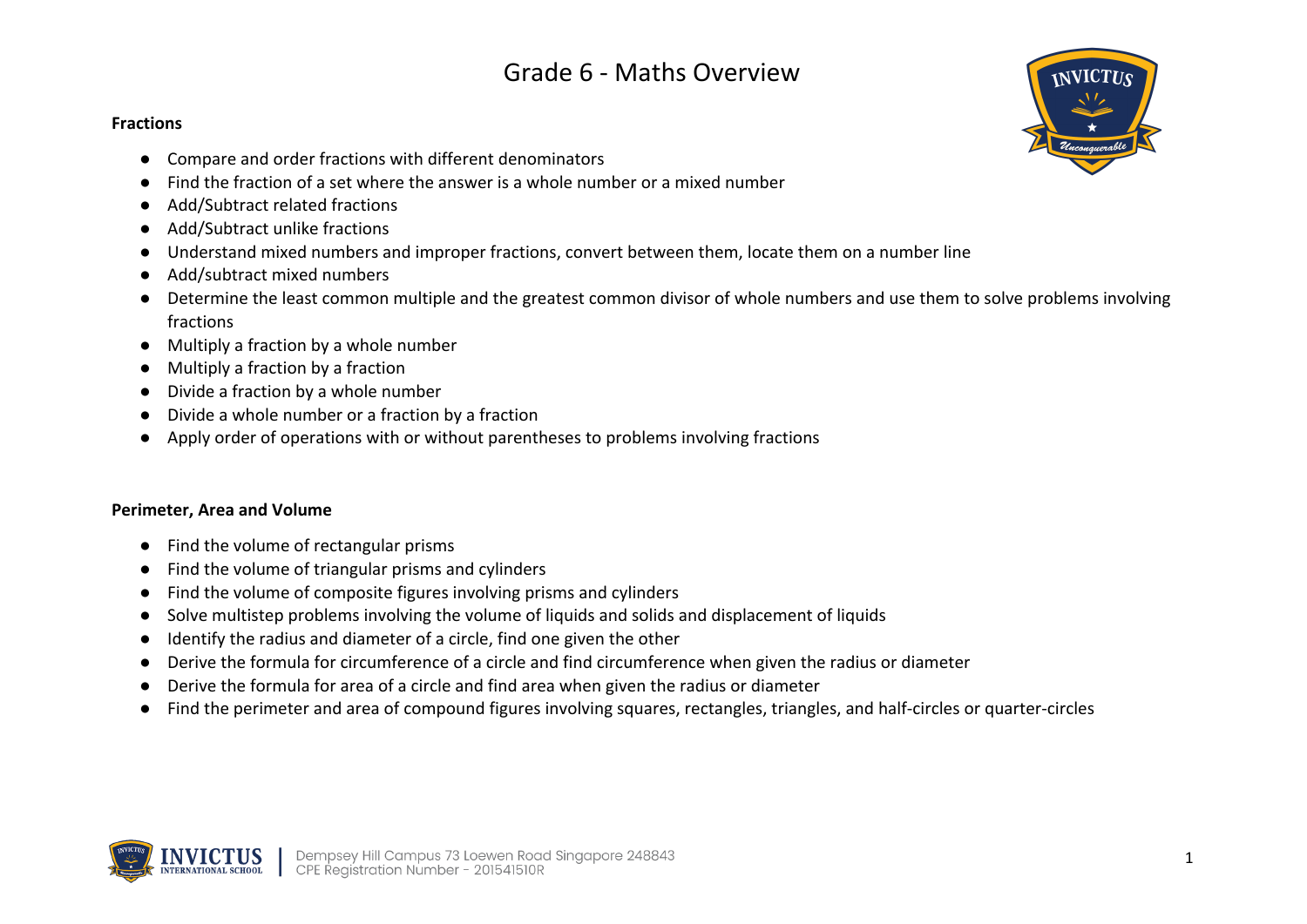#### **Geometry**

- Describe and classify common 3-dimensional shapes according to number and shape of faces, edges, and vertices
- $\bullet$  Identify acute, obtuse, and right angles and relate 90°, 180°, 270°, and 360° with quarter, half, three-quarter, and whole turn
- Identify angles as vertical, adjacent, complementary, or supplementary and provide descriptions of these terms
- Find unknown angles in figures based on identifying vertical, adjacent, complementary, or supplementary angles
- Know and use angle properties of intersecting lines, triangles, parallelograms, rhombuses, and trapezoids to solve problems involving finding find unknown angles
- Construct triangles, parallelograms, and rhombuses with specified angles
- Construct trapezoids various quadrilaterals with specified angles and lengths of sides
- Visualize, describe, and draw geometric solids
- Identify nets of solids, or solids of nets

#### **Percentage**

- Solve problems involving percentage of a quantity
- Solve problems involving part of a whole as a percentage
- Solve problems involving one quantity as a percentage of another
- Solve percentage problems using a unitary method
- Calculate given percentages of quantities and solve problems involving discounts at sales, interest earned, percentage increase or decrease

### **Ratio/Average/Rate/Speed**

- Use ratios to compare two quantities
- Use ratios to compare three quantities
- Find equivalent ratios and simplify ratios
- Use ratios to solve problems
- Relate ratios to fraction of a quantity



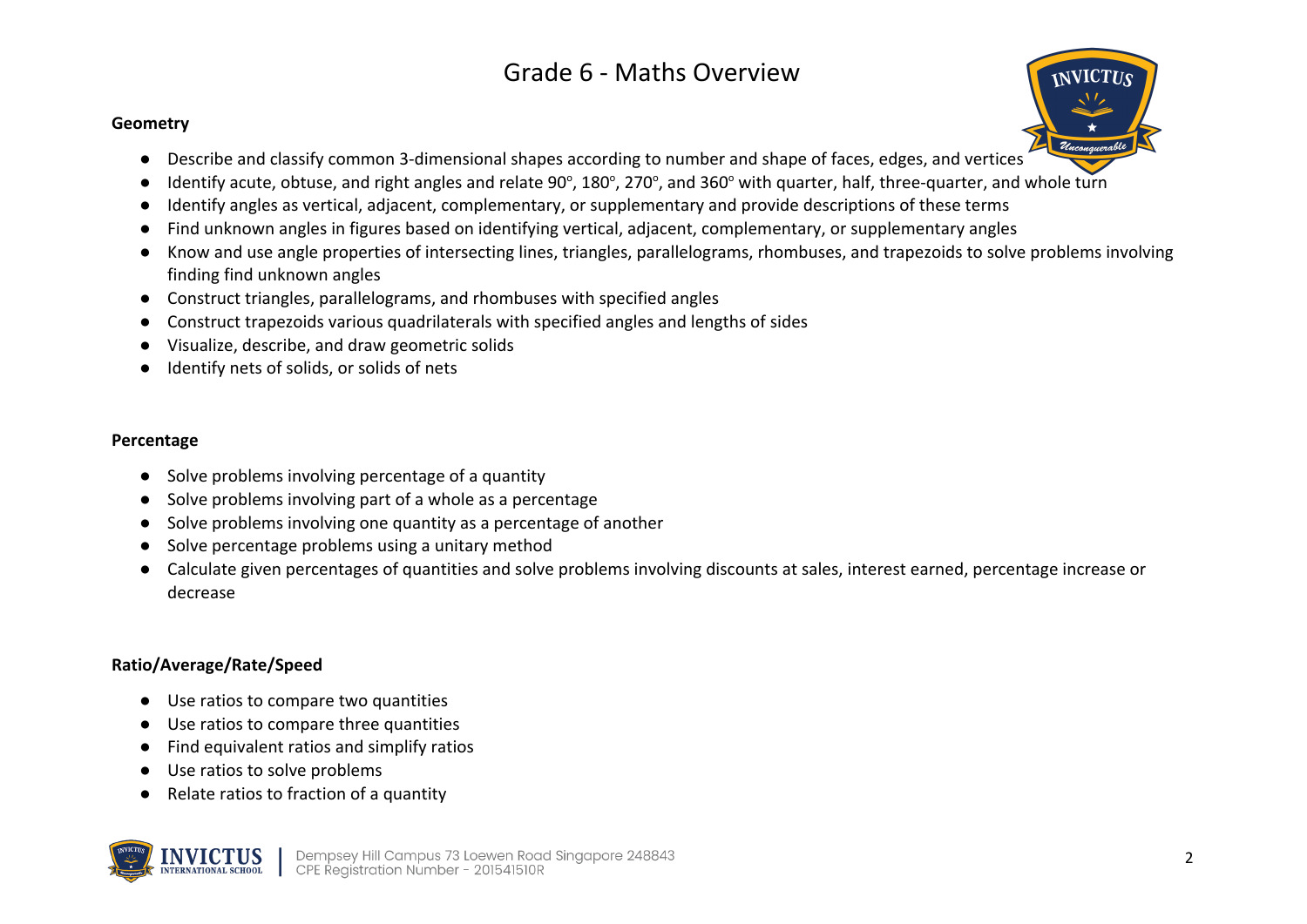- Solve problems involving changing ratios
- Relate ratios to proportions
- Solve problems involving proportions
- Understand rate as the measure of one quantity per unit value of another
- Solve problems involving rate
- Use a unitary approach to solve rate problems
- Solve discontinuous rate problems involving time
- Understand and use speed and average speed to solve problems

#### **Word Problems**

- Solve multi-step word problems involving all four operations on whole numbers, fractions, decimals, percentage and ratios
- Solve multi-step word problems involving average, rate and percentage
- Solve multi-step word problems involving speed and average speed
- Solve challenging word problems

#### **Data Analysis and Probability**

- Collect, organize and display data in pie charts
- Understand, find, and compare mean, median, and mode of a set of data
- Find the range of a set of data
- Understand how additional data added to data sets may affect measures of central tendency
- Understand how the inclusion or exclusion of outliers affects measures of central tendency
- Compare different samples of a population with the data from the entire population and identify situations in which it makes sense to use a sample
- Identify different ways of selecting a sample and which method makes the sample more representative of the population
- Know why a specific measure of central tendency provides the most useful information in a given context
- Analyze data displays and identify data that represent sampling errors



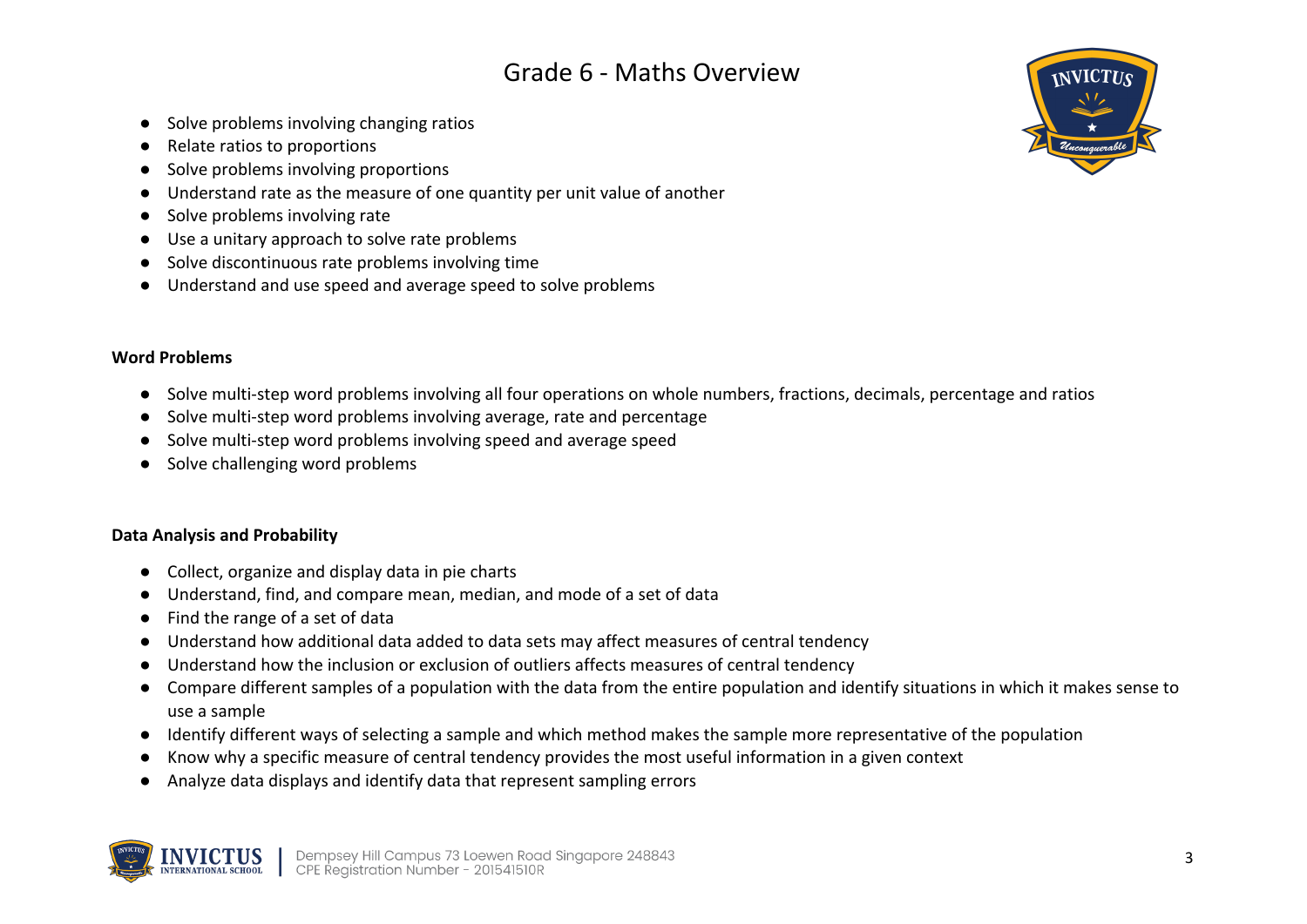- Identify claims based on statistical data and, in simple cases, evaluate the validity of the claims
- Represent all possible outcomes for simple probability experiments
- Express all possible outcome of experimental probability situations verbally and numerically and as fractions
- Use data to estimate the probability of future events
- Represent probabilities as ratios, proportions, decimals and percentages
- Find the probability of disjoint events and understand that the theoretical probability of disjoint events is the sum of the two individual probabilities
- Find the probability of combined events and understand that the theoretical probability of combined events is the product of the two probabilities
- Understand the difference between independent and dependent events

#### **Algebra**

- Use letters to stand for unknown numbers in equations and solve for the unknown numbers using properties of the four operations
- Represent unknown quantities with bar diagrams and solve word problems involving whole numbers using bar diagrams
- Use bar diagrams to solve word problems involving fractions
- Use bar diagrams to solve word problems involving decimals
- Use bar diagrams to solve word problems involving percentage
- Use bar diagrams to solve word problems involving ratio
- Solve word problems involving the functional relationship between two quantities
- Write simple equations involving related changes in quantities (e.g. y = 3x + 5) and solve for the dependent value when given the independent value
- Write and evaluate simple algebraic expressions in one variable using substitution
- Write and evaluate simple algebraic expressions for a given situation, using up to three variables
- Use the distributive property in expressions with variables
- Simplify algebraic expressions in one variable
- Use variables in expressions describing geometric quantities
- Solve simple algebraic equations in one variable



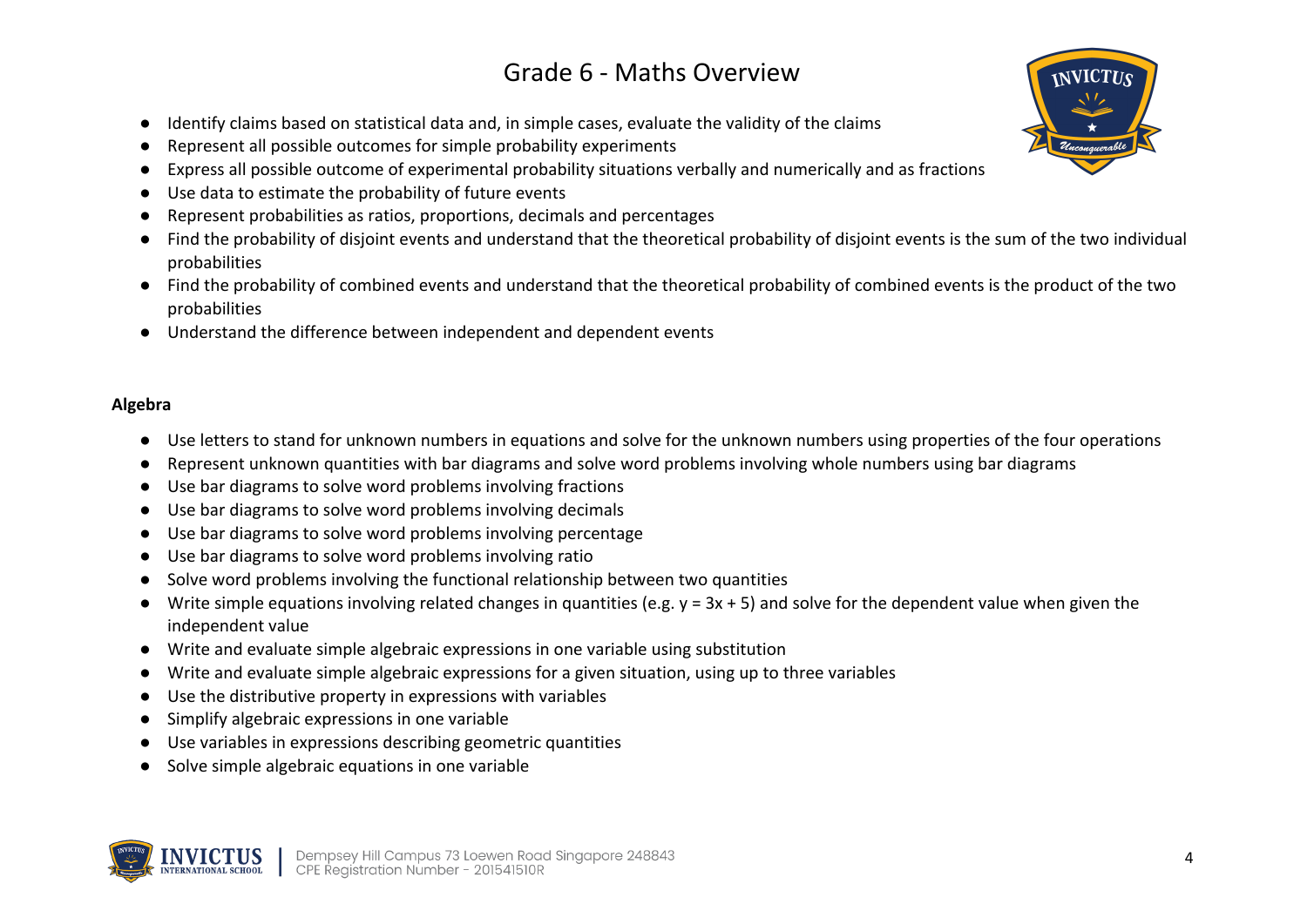

- Solve problems involving simple linear functions with whole number values, write the equation and graph the resulting ordered pairs on a grid
- Compare and order positive and negative fractions, decimals, and mixed numbers and place them on a number line
- Add and subtract positive and negative integers
- Multiply and divide positive and negative integers
- Apply algebraic order of operations and the commutative, associative, and distributive properties to evaluate expressions that involve positive and negative integers
- Solve problems involving linear functions with integer values, write the equation and graph the resulting ordered pairs on a grid

#### REMOVED FROM GRADE 5

#### **Data Analysis and Probability**

- Ask and solve questions related to data representation, including finding the range and mode.
- Collect, organize, and analyze data using line plots.
- Collect, organize, and analyze data using line graphs.
- Collect, organize, and analyze data using coordinate graphs
- Identify the mode and median of categorical data.
- Identify ordered pairs of data from a graph.

#### **Algebra**

- Use letters to stand for unknown numbers in equations and solve for the unknown numbers using properties of the four operations.
- Represent unknown quantities with bar diagrams and solve word problems involving whole numbers using bar diagrams.
- Use bar diagrams to solve word problems involving fractions.
- Use bar diagrams to solve word problems involving decimals.
- Use bar diagrams to solve word problems involving percentage.
- Use bar diagrams to solve word problems involving ratio.



Dempsey Hill Campus 73 Loewen Road Singapore 248843<br>CPE Registration Number - 201541510R